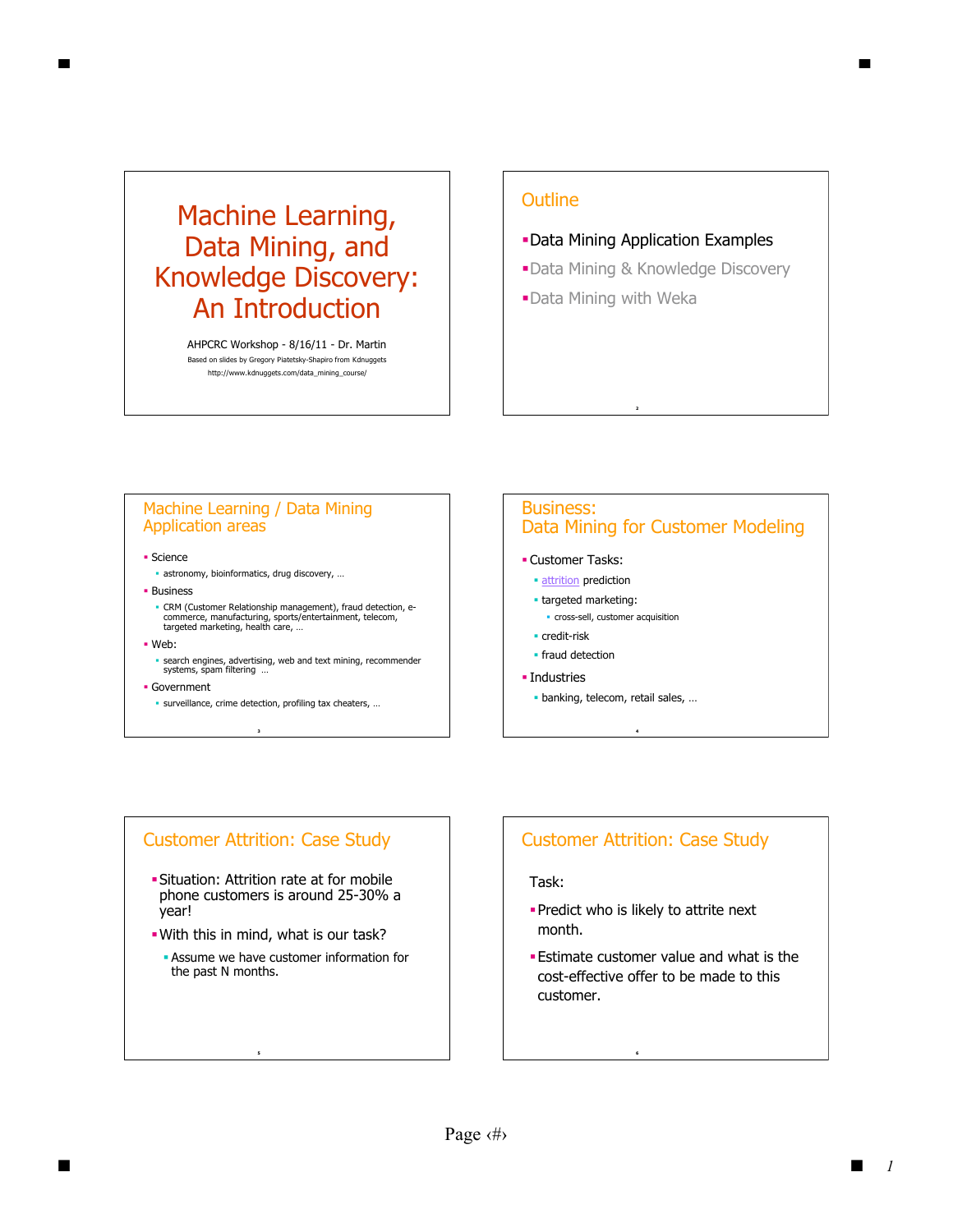## Customer Attrition Results

- Verizon Wireless built a customer data warehouse
- Identified potential attriters
- Developed multiple, regional models
- **Targeted customers with high propensity to** accept the offer
- Reduced attrition rate from over 2%/month to under 1.5%/month (huge impact, with >30 M subscribers)
- (Reported in 2003)

#### e-commerce

**A** person buys a book (product) at Amazon.com

What is the task?

#### Successful e-commerce – Case **Study**

- Task: Recommend other books (products) this person is likely to buy
- Amazon does clustering based on books bought: customers who bought "**Advances in Knowledge Discovery and Data Mining**", also bought "**Data Mining: Practical Machine Learning Tools and Techniques with Java Implementations**"
- **-** Recommendation program is quite successful

**9**

#### Unsuccessful e-commerce case study (KDD-Cup 2000)

- Data: clickstream and purchase data from Gazelle.com, legwear and legcare e-tailer
- Q: Characterize visitors who spend more than \$12 on an average order at the site
- Dataset of 3,465 purchases, 1,831 customers
- Very interesting analysis by Cup participants
- thousands of hours \$X,000,000 (Millions) of consulting Total sales -- \$Y,000
- Obituary: Gazelle.com out of business, Aug 2000

**10**

Google "kdd cup 2000 gazelle"

## Genomic Microarrays – Case Study

Given microarray data for a number of samples (patients), can we

- Accurately diagnose the disease?
- **Predict outcome for given treatment?**

**11**

Recommend best treatment?

# **12** Example: ALL/AML data ■ 38 training cases, 34 test,  $\sim$  7,000 genes 2 Classes: Acute Lymphoblastic Leukemia (ALL) vs Acute Myeloid Leukemia (AML) Use train data to build diagnostic model ALL **AML** AML Results on test data: 33/34 correct, 1 error may be mislabeled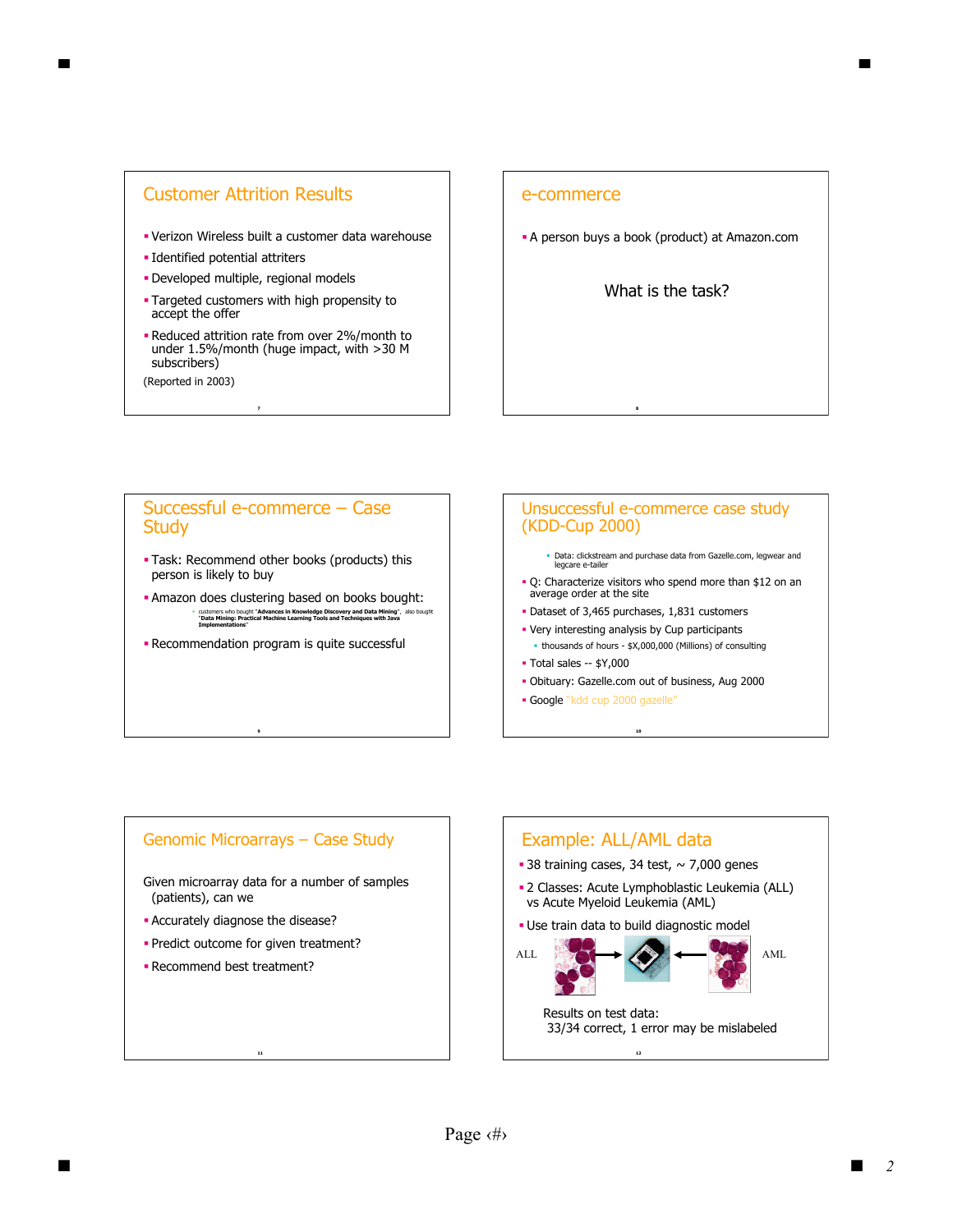# Security and Fraud Detection - Case Study Credit Card Fraud Detection

- **Detection of Money laundering** FAIS (US Treasury)
- **Securities Fraud**
- NASDAQ KDD system
- Phone fraud
- AT&T, Bell Atlantic, British Telecom/MCI
- Bio-terrorism detection at Salt Lake Olympics 2002

## Data Mining and Privacy

- in 2006, NSA (National Security Agency) was reported to be mining years of call info, to identify terrorism networks
- Social network analysis has a potential to find networks
- Invasion of privacy do you mind if your call information is in a gov database?
- What if NSA program finds one real suspect for 1,000 false leads ? 1,000,000 false leads?

**14**

## Problems Suitable for Data-Mining

- **•** require knowledge-based decisions
- have a changing environment
- have sub-optimal current methods
- have accessible, sufficient, and relevant data
- provides high payoff for the right decisions!

Privacy considerations important if personal data is involved

## **Outline**

Data Mining Application Examples

**16**

- Data Mining & Knowledge Discovery
- Data Mining with Weka

## Knowledge Discovery Definition

**15**

Knowledge Discovery in Data is the

non-trivial process of identifying

- valid
- novel
- · potentially useful
- and ultimately understandable patterns in data.

from Advances in Knowledge Discovery and Data Mining, Fayyad, Piatetsky-Shapiro, Smyth, and Uthurusamy, (Chapter 1), AAAI/MIT Press 1996

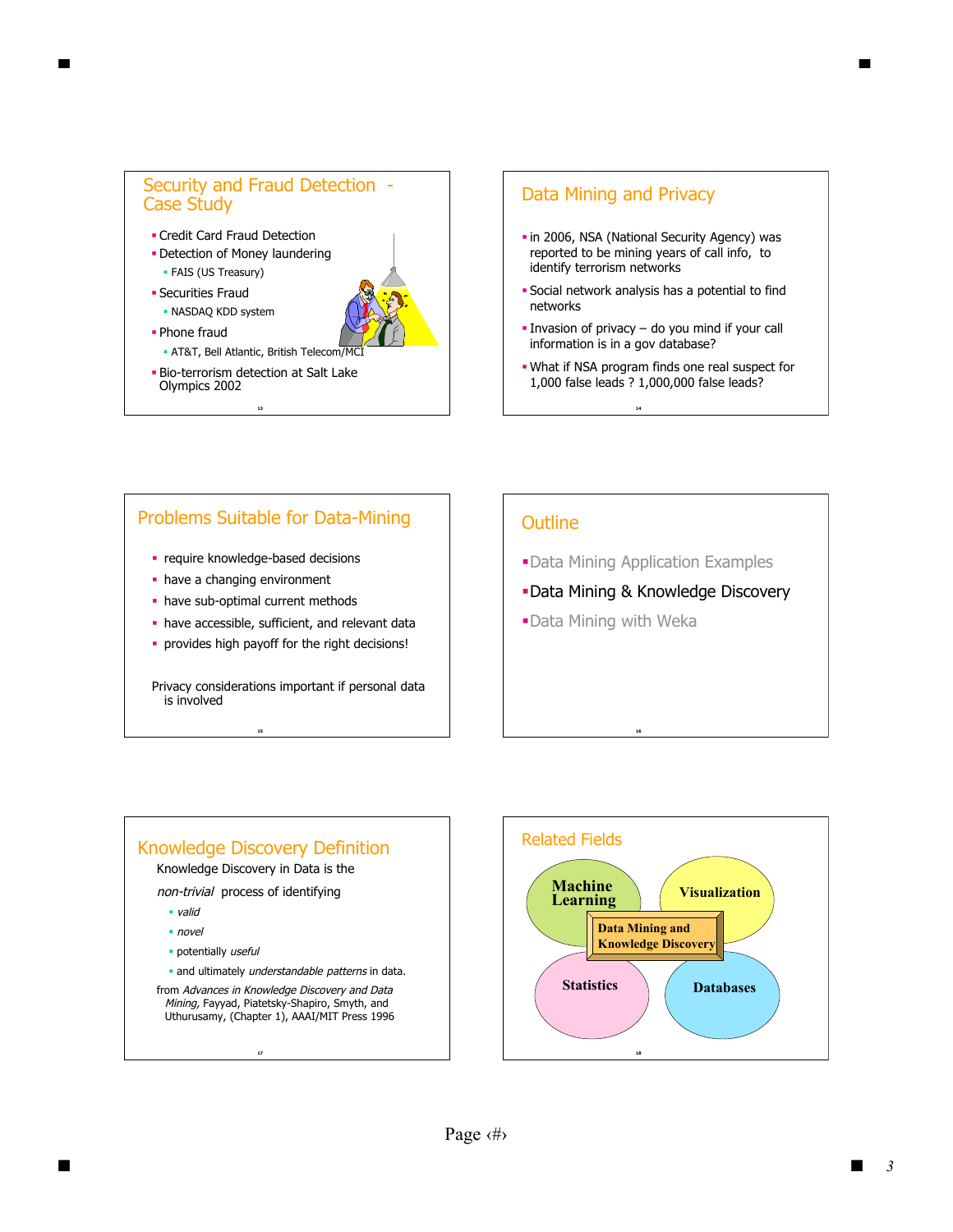## **Outline**

- Data Mining Application Examples
- Data Mining & Knowledge Discovery
- Data Mining with Weka

## Finding patterns

- Goal: programs that detect patterns and regularities in the data
- Strong patterns ⇒ good predictions
	- **Problem 1: most patterns are not interesting**
	- **Problem 2: patterns may be inexact (or** spurious)

**20**

**Problem 3: data may be garbled or missing** 

#### Machine learning techniques

**19**

- Algorithms for acquiring structural descriptions from examples
- Structural descriptions represent patterns explicitly
	- Can be used to predict outcome in new situation

**21**

- Can be used to understand and explain how prediction is derived (may be even more important)
- Methods originate from artificial intelligence, statistics, and research on databases



#### Major Data Mining Tasks

- **Classification:** predicting an item class
- **Clustering:** finding clusters in data
- **Associations:** e.g. A & B & C occur frequently
- **Visualization:** to facilitate human discovery
- **Summarization:** describing a group
- **Deviation Detection:** finding changes
- **Estimation: predicting a continuous value**
- **23 -** Link Analysis: finding relationships

… **<sup>24</sup>**

#### Classification **Learn a method for predicting the instance class from pre-labeled (classified) instances** Many approaches: Regression,  $\frac{000}{00}$ Decision Trees,  $\bullet$  o  $\bullet$  $\bullet$ Bayesian,  $\bullet$  $\bullet$  $\frac{8}{2}$  $\bullet$  $\circ$ Neural Networks,  $\mathbf{e}_{\mathbf{0}}$  $\bullet$ ...  $\ddot{\mathbf{C}}$  $\bullet$ Given a set of points from classes  $\circ$   $\circ$ what is the class of new point  $\circ$ ?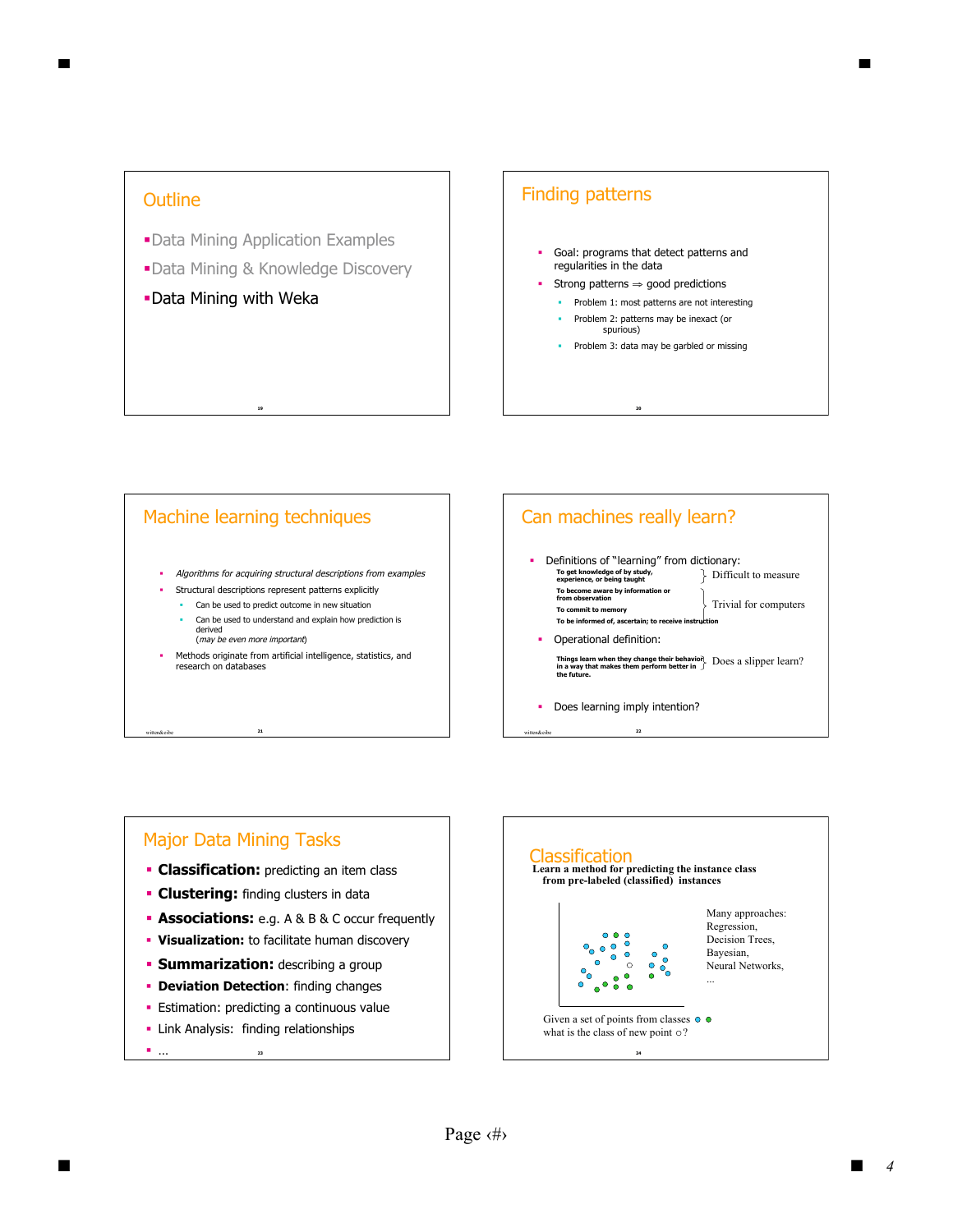





#### But First…

- Components of the input:
	- Concepts: kinds of things that can be learned
		- Aim: intelligible and operational concept description
	- Instances: the individual, independent examples of a concept - Note: more complicated forms of input are possible
	- **Attributes: measuring aspects of an instance** 
		- We will focus on nominal and numeric ones

**29**

## What's in an attribute?

- Each instance is described by a fixed predefined set of features, its "attributes"
- But: number of attributes may vary in practice
- **•** Possible solution: "irrelevant value" flag
- Related problem: existence of an attribute may depend of value of another one
- Possible attribute types ("levels of measurement"): Nominal, ordinal, interval and ratio

**30**

witten&eibe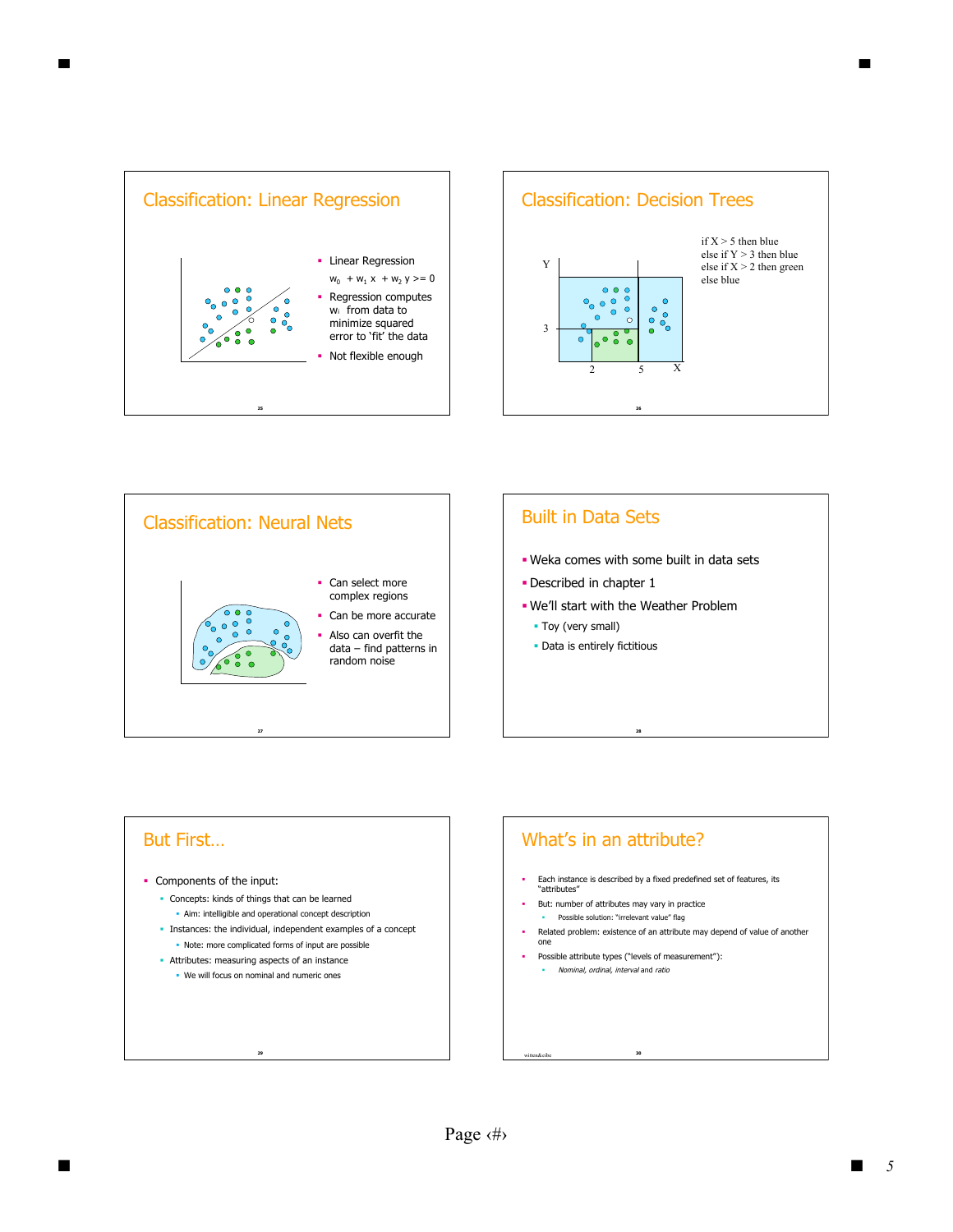

## The weather problem

| Outlook  | Temperature | Humidity | Windy | Play |                    |
|----------|-------------|----------|-------|------|--------------------|
| sunny    | hot         | high     | false | no   | Given past data,   |
| sunny    | hot         | high     | true  | no   | Can you come up    |
| overcast | hot         | high     | false | yes  | with the rules for |
| rainy    | mild        | high     | false | yes  | Play/Not Play?     |
| rainy    | mild        | normal   | false | yes  |                    |
| rainv    | mild        | normal   | true  | no   | What is the game?  |
| overcast | mild        | normal   | true  | yes  |                    |
| sunny    | mild        | high     | false | no   |                    |
| sunny    | mild        | normal   | false | yes  |                    |
| rainv    | mild        | normal   | false | yes  |                    |
| sunny    | mild        | normal   | true  | yes  |                    |
| overcast | mild        | high     | true  | yes  |                    |
| overcast | hot         | normal   | false | yes  |                    |
| rainy    | mild        | high     | true  | no   |                    |

# The weather problem Given this data, what are the rules for play/not play?

| Outlook  | Temperature | Humidity | Windy    | Play      |
|----------|-------------|----------|----------|-----------|
| Sunny    | Hot         | High     | False    | No        |
| Sunny    | Hot         | High     | True     | <b>No</b> |
| Overcast | Hot         | High     | False    | Yes       |
| Rainy    | Mild        | Normal   | False    | Yes       |
| $\cdots$ | $\cdots$    | $\cdots$ | $\cdots$ | $\cdots$  |
|          |             |          |          |           |
|          |             |          |          |           |
|          |             |          |          |           |
|          |             |          |          |           |

#### **34**  $\sqrt{\frac{1}{1}}$  The weather problem • Conditions for playing … … … … … Rainy Mild Normal False Yes Overcast Hot High False Yes Sunny Hot High True No Sunny Hot High False No Outlook Temperature Humidity Windy Play **If outlook = sunny and humidity = high then play = no If outlook = rainy and windy = true then play = no If outlook = overcast then play = yes If humidity = normal then play = yes If none of the above then play = yes** n&eibe

|          | Weather data with mixed attributes |          |       |      |
|----------|------------------------------------|----------|-------|------|
| Outlook  | Temperature                        | Humidity | Windy | Play |
| sunny    | 85                                 | 85       | false | no   |
| sunny    | 80                                 | 90       | true  | no   |
| overcast | 83                                 | 86       | false | ves  |
| rainy    | 70                                 | 96       | false | ves  |
| rainy    | 68                                 | 80       | false | ves  |
| rainy    | 65                                 | 70       | true  | no   |
| overcast | 64                                 | 65       | true  | yes  |
| sunny    | 72                                 | 95       | false | no   |
| sunny    | 69                                 | 70       | false | yes  |
| rainy    | 75                                 | 80       | false | yes  |
| sunny    | 75                                 | 70       | true  | yes  |
| overcast | 72                                 | 90       | true  | yes  |
| overcast | 81                                 | 75       | false | ves  |
| rainy    | 71<br>35                           | 91       | true  | no   |

# Weather data with mixed attributes How will the rules change when some attributes have numeric values? … … … … … Rainy 75 80 False Yes Overcast 83 86 False Yes Sunny 80 90 True No Sunny 85 85 False No Outlook Temperature Humidity Windy Play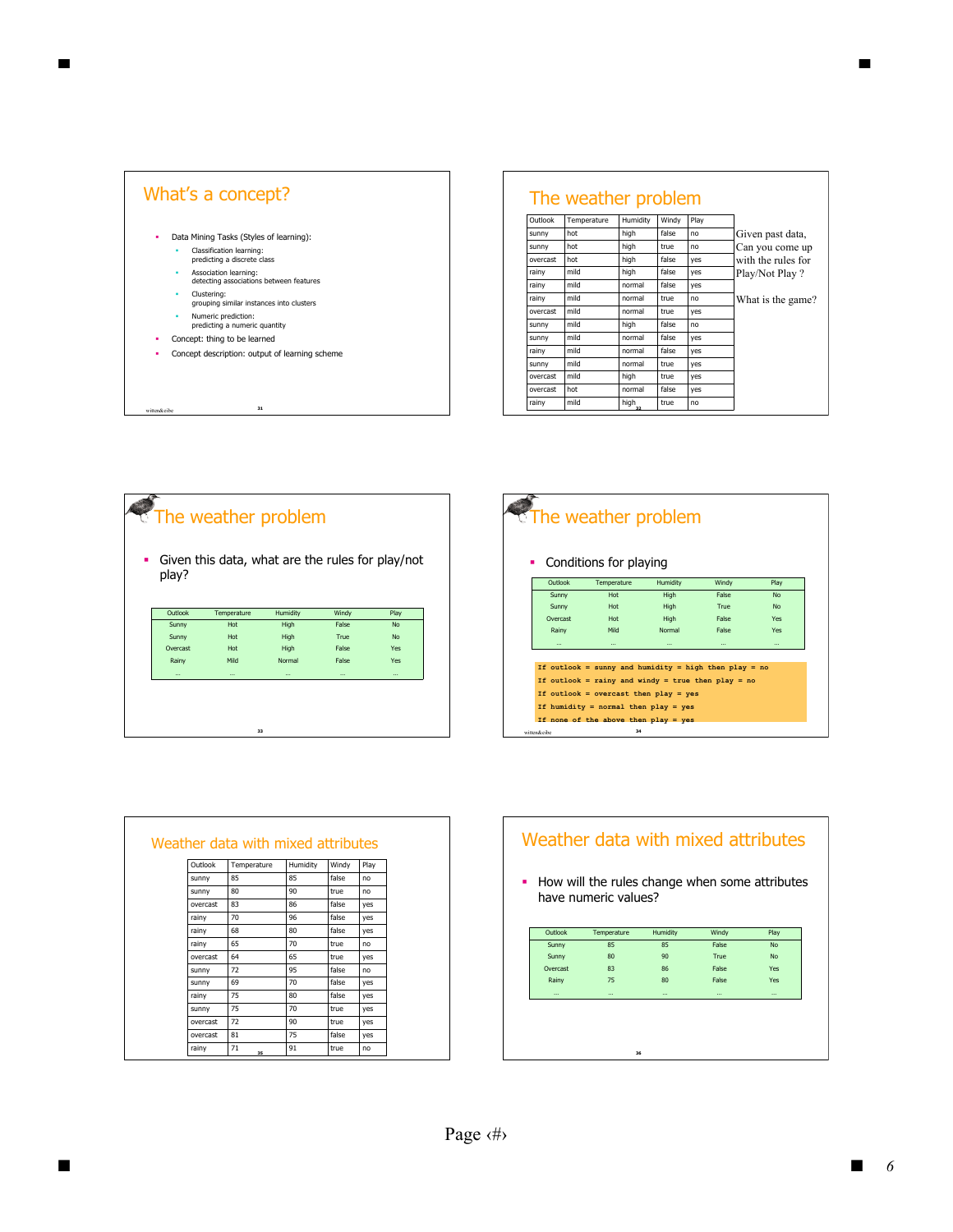|                | Weather data with mixed attributes                                                                        |          |       |           |
|----------------|-----------------------------------------------------------------------------------------------------------|----------|-------|-----------|
|                | Rules with mixed attributes                                                                               |          |       |           |
| Outlook        | Temperature                                                                                               | Humidity | Windy | Play      |
| Sunny          | 85                                                                                                        | 85       | False | <b>No</b> |
| Sunny          | 80                                                                                                        | 90       | True  | <b>No</b> |
| Overcast       | 83                                                                                                        | 86       | False | Yes       |
| Rainv          | 75                                                                                                        | 80       | False | Yes       |
| $\cdots$       | $\cdots$                                                                                                  | $\cdots$ |       | $\cdots$  |
|                | If outlook = sunny and humidity > 83 then play = no<br>If outlook = rainy and windy = true then play = no |          |       |           |
|                | If outlook = overcast then $play = yes$<br>If humidity $< 85$ then play = yes                             |          |       |           |
|                | If none of the above then $play = yes$                                                                    |          |       |           |
| motton Produc- | 37                                                                                                        |          |       |           |